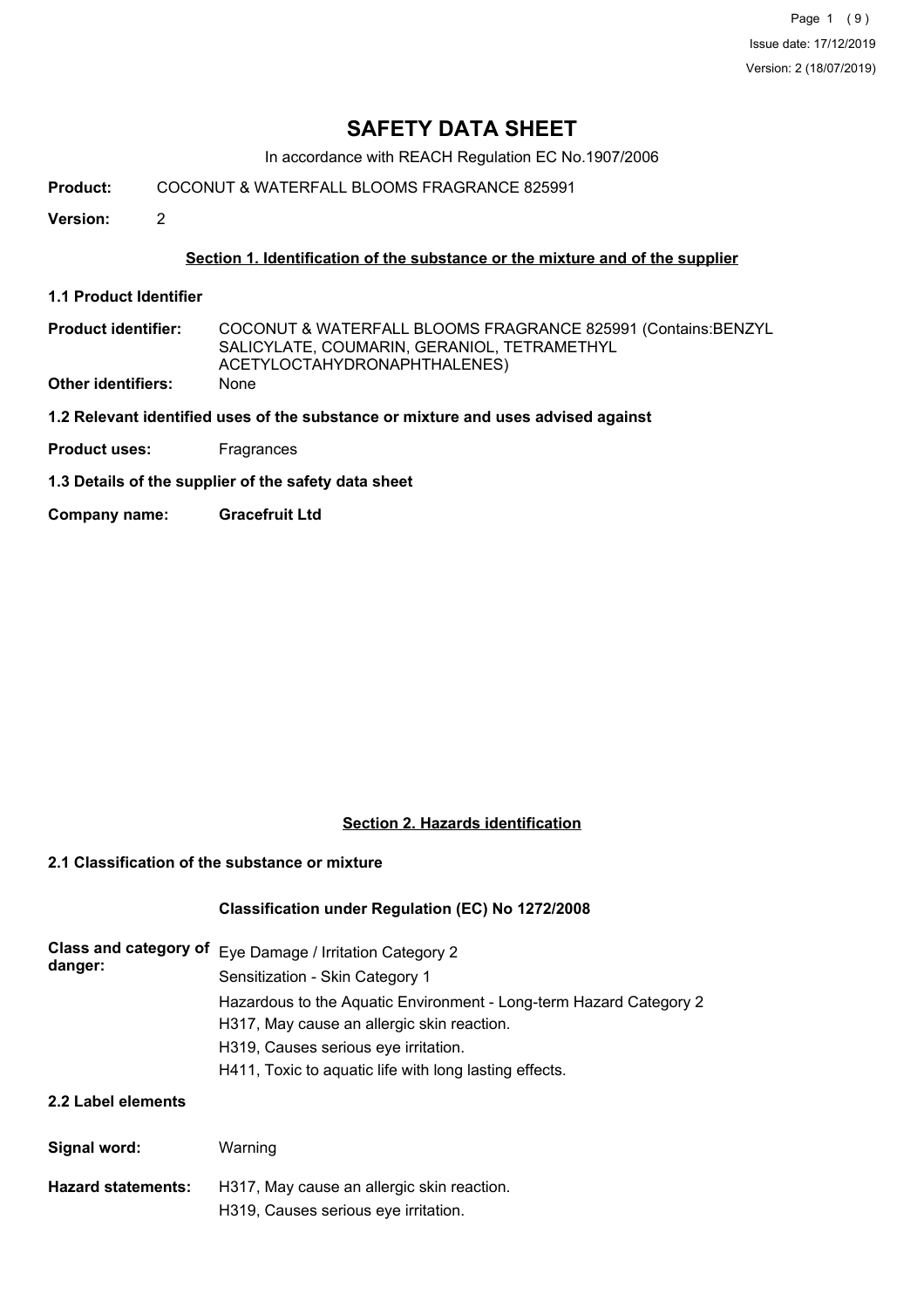# **SAFETY DATA SHEET**

In accordance with REACH Regulation EC No.1907/2006

| <b>Product:</b>              | COCONUT & WATERFALL BLOOMS FRAGRANCE 825991 |                                                                                                                                                                                                                                 |  |  |
|------------------------------|---------------------------------------------|---------------------------------------------------------------------------------------------------------------------------------------------------------------------------------------------------------------------------------|--|--|
| Version:                     | $\overline{2}$                              |                                                                                                                                                                                                                                 |  |  |
|                              |                                             | H411, Toxic to aquatic life with long lasting effects.                                                                                                                                                                          |  |  |
| Supplemental<br>Information: |                                             | EUH208, Contains (E)-1-(2,6,6-TRIMETHYL-1,3-CYCLOHEXADIEN-1-YL)-2-BUTEN-1-ONE,<br>4-TERT-BUTYLDIHYDROCINNAMALDEHYDE, ALLYL CYCLOHEXYLPROPIONATE,<br>CITRONELLOL, EUGENOL, LINALOOL, NEROL. May produce an allergic reaction.    |  |  |
| <b>Precautionary</b>         |                                             | P261, Avoid breathing vapour or dust.                                                                                                                                                                                           |  |  |
| statements:                  |                                             | P264, Wash hands and other contacted skin thoroughly after handling.                                                                                                                                                            |  |  |
|                              |                                             | P272, Contaminated work clothing should not be allowed out of the workplace.                                                                                                                                                    |  |  |
|                              |                                             | P273, Avoid release to the environment.                                                                                                                                                                                         |  |  |
|                              |                                             | P280, Wear protective gloves/eye protection/face protection.                                                                                                                                                                    |  |  |
|                              |                                             | P302/352, IF ON SKIN: Wash with plenty of soap and water.                                                                                                                                                                       |  |  |
|                              |                                             | P305/351/338, IF IN EYES: Rinse cautiously with water for several minutes. Remove contact<br>lenses, if present and easy to do. Continue rinsing.<br>P333/313, If skin irritation or rash occurs: Get medical advice/attention. |  |  |
|                              |                                             | P337/313, If eye irritation persists: Get medical advice/attention.                                                                                                                                                             |  |  |
|                              |                                             | P363, Wash contaminated clothing before reuse.                                                                                                                                                                                  |  |  |
|                              |                                             | P391, Collect spillage.                                                                                                                                                                                                         |  |  |
|                              |                                             | P501, Dispose of contents/container to approved disposal site, in accordance with local<br>regulations.                                                                                                                         |  |  |
| Pictograms:                  |                                             |                                                                                                                                                                                                                                 |  |  |

**Other hazards:** Hydrocarbon Concentration %: 0.004%

# **Section 3. Composition / information on ingredients**

#### **3.2 Mixtures**

#### **Contains:**

| <b>Name</b>                                                              | <b>CAS</b> | EC        | <b>REACH Registration</b><br>No. | $\frac{9}{6}$ | <b>Classification for</b><br>(CLP) 1272/2008 |
|--------------------------------------------------------------------------|------------|-----------|----------------------------------|---------------|----------------------------------------------|
| <b>ICOUMARIN</b>                                                         | 91-64-5    | 202-086-7 |                                  | $5 - 10%$     | ATO 4-SS 1B; H302-<br>H317.-                 |
| ITETRAHYDRO-<br><b>IMETHYL-</b><br>(METHYLPROPYL)-<br><b>IPYRAN-4-OL</b> | 63500-71-0 | 405-040-6 | 01-0000015458-64-xxxx            | $1 - 5%$      | IEDI 2:H319.-                                |
| <b>IBENZYL SALICYLATE</b>                                                | 118-58-1   | 204-262-9 |                                  | $1 - 5%$      | EDI 2-SS 1B-EH C3;<br>H317-H319-H412,-       |
| <b>IBENZYL ACETATE</b>                                                   | 140-11-4   | 205-399-7 |                                  | $1 - 5%$      | EH C3;H412,-                                 |
| 2.6-DIMETHYL-7-<br>IOCTEN-2-OL                                           | 18479-58-8 | 242-362-4 |                                  | $1 - 5%$      | SCI 2-EDI 2:H315-<br>H319.-                  |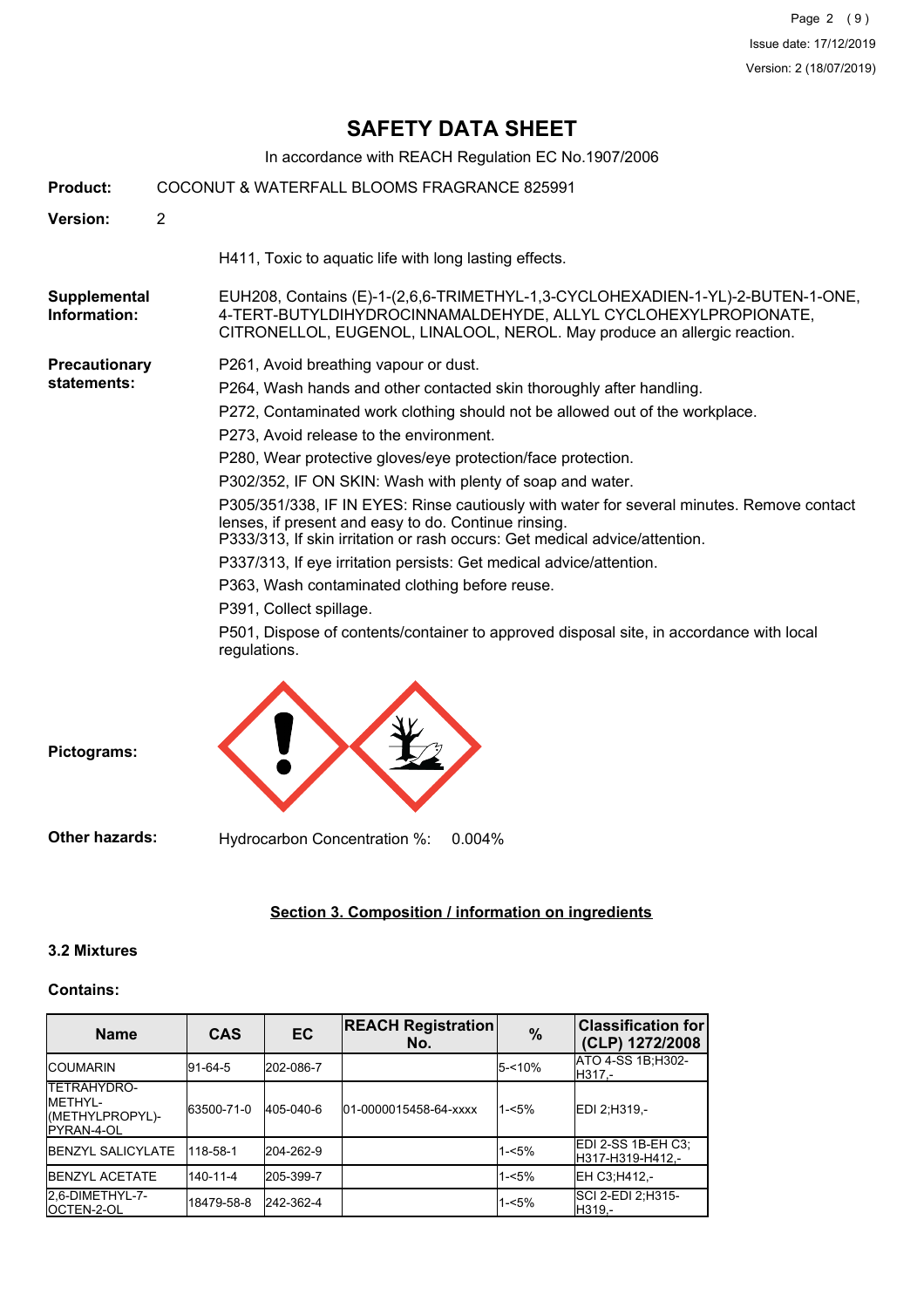Page 3 (9) Issue date: 17/12/2019 Version: 2 (18/07/2019)

# **SAFETY DATA SHEET**

In accordance with REACH Regulation EC No.1907/2006

# **Product:** COCONUT & WATERFALL BLOOMS FRAGRANCE 825991

# **Version:** 2

| <b>ITETRAMETHYL</b><br>ACETYLOCTAHYDRON 68155-66-8.<br><b>I</b> APHTHALENES  | 54464-57-2.<br>68155-67-9 | 259-174-3,<br>268-978-3,<br>268-979-9.<br>915-730-3 | 01-2119489989-04-xxxx  | $1 - 5%$    | SCI 2-SS 1B-EH C1;<br>H315-H317-H410,-                                         |
|------------------------------------------------------------------------------|---------------------------|-----------------------------------------------------|------------------------|-------------|--------------------------------------------------------------------------------|
| <b>I</b> PHENETHYL<br>IALCOHOL                                               | 60-12-8                   | 200-456-2                                           | 01-2119963921-31-xxxx  | $1 - 5%$    | ATO 4-EDI 2:H302-<br>H319.-                                                    |
| 2-METHYL-4-(2,2,3-<br>TRIMETHYL-3-<br>CYCLOPENTENYL)-2-<br><b>BUTEN-1-OL</b> | 28219-60-5                | 248-907-2                                           |                        | $1 - 5%$    | EDI 2-EH C2;H319-<br>H411.-                                                    |
| <b>LINALOOL</b>                                                              | 78-70-6                   | 201-134-4                                           | 01-2119474016-42-xxxx  | $1 - 5%$    | <b>SCI 2-EDI 2-SS 1B:</b><br>H315-H317-H319.-                                  |
| <b>CITRONELLOL</b>                                                           | 106-22-9                  | 203-375-0                                           | 01-2119453995-23-xxxx  | $0.1 - 1\%$ | SCI 2-EDI 2-SS 1B;<br>H315-H317-H319,-                                         |
| <b>HEXAMETHYLINDANO</b><br><b>PYRAN</b>                                      | 1222-05-5                 | 214-946-9                                           | 01-2119488227-29-xxxx  | $0.1 - 1\%$ | EH A1-EH C1;H410,-                                                             |
| <b>GERANIOL</b>                                                              | 106-24-1                  | 203-377-1                                           | 01-2119552430-49-xxxx  | $0.1 - 1\%$ | SCI 2-EDI 1-SS 1;<br>H315-H317-H318.-                                          |
| <b>IEUGENOL</b>                                                              | 97-53-0                   | 202-589-1                                           |                        | $0.1 - 1\%$ | EDI 2-SS 1B;H317-<br>H319.-                                                    |
| 4-TERT-<br>BUTYLDIHYDROCINNA18127-01-0<br><b>IMALDEHYDE</b>                  |                           | 242-016-2                                           | 01-2119983533-30-xxxx  | $0.1 - 1\%$ | <b>SCI 2-SS 1B-REP 2-</b><br>STO-RE 2-EH C3:<br>H315-H317-H361-<br>H373-H412,- |
| <b>INEROL</b>                                                                | 106-25-2                  | 203-378-7                                           |                        | $0.1 - 1\%$ | SCI 2-EDI 2-SS 1B;<br>H315-H317-H319,-                                         |
| <b>METHYL</b><br><b>IBENZODIOXEPINONE</b>                                    | 28940-11-6                | 249-320-4                                           | 01-2120734453-58-xxxx  | $0.1 - 1\%$ | ISCI 1B-EDI 1-STO-SE<br>3(NE); H314-H336,-                                     |
| <b>ALLYL AMYL</b><br><b>GLYCOLATE</b>                                        |                           | 916-328-0                                           |                        | $0.1 - 1\%$ | ATO 4-ATD 4-STO-RE<br>2-EH A1;H302-H312-<br>H373-H400.-                        |
| <b>ALLYL</b><br><b>ICYCLOHEXYLPROPIO</b><br><b>I</b> NATE                    | 2705-87-5                 | 220-292-5                                           | l01-2119976355-27-xxxx | $0.1 - 1\%$ | ATO 4-ATD 4-ATI 4-SS<br>1-EH A1-EH C1;H302-<br>H312-H317-H332-<br>H410.-       |
| $(E)-1-(2,6,6-$<br>TRIMETHYL-1,3-<br>ICYCLOHEXADIEN-1-<br>YL)-2-BUTEN-1-ONE  | 23726-93-4                | 245-844-2                                           | 01-2120105798-49-xxxx  | $< 0.1\%$   | SCI 2-SS 1A-EH C2;<br>H315-H317-H411.-                                         |

#### **Substances with Community workplace exposure limits:**

| <b>Name</b>               | <b>CAS</b> | cr<br>EV  | $\%$    |
|---------------------------|------------|-----------|---------|
| <b>IDIETHYL PHTHALATE</b> | 84-66-2    | 201-550-6 | 50-100% |

**Substances that are persistent, bioaccumulative and toxic or very persistent and very bioaccumulative, greater than 0.1%:**

Not Applicable

#### **Section 4. First-aid measures**

#### **4.1 Description of first aid measures**

IF ON SKIN: Wash with plenty of soap and water.

IF IN EYES: Rinse cautiously with water for several minutes. Remove contact lenses, if present and easy to do. Continue rinsing.

#### **4.2 Most important symptoms and effects, both acute and delayed**

May cause an allergic skin reaction.

Causes serious eye irritation.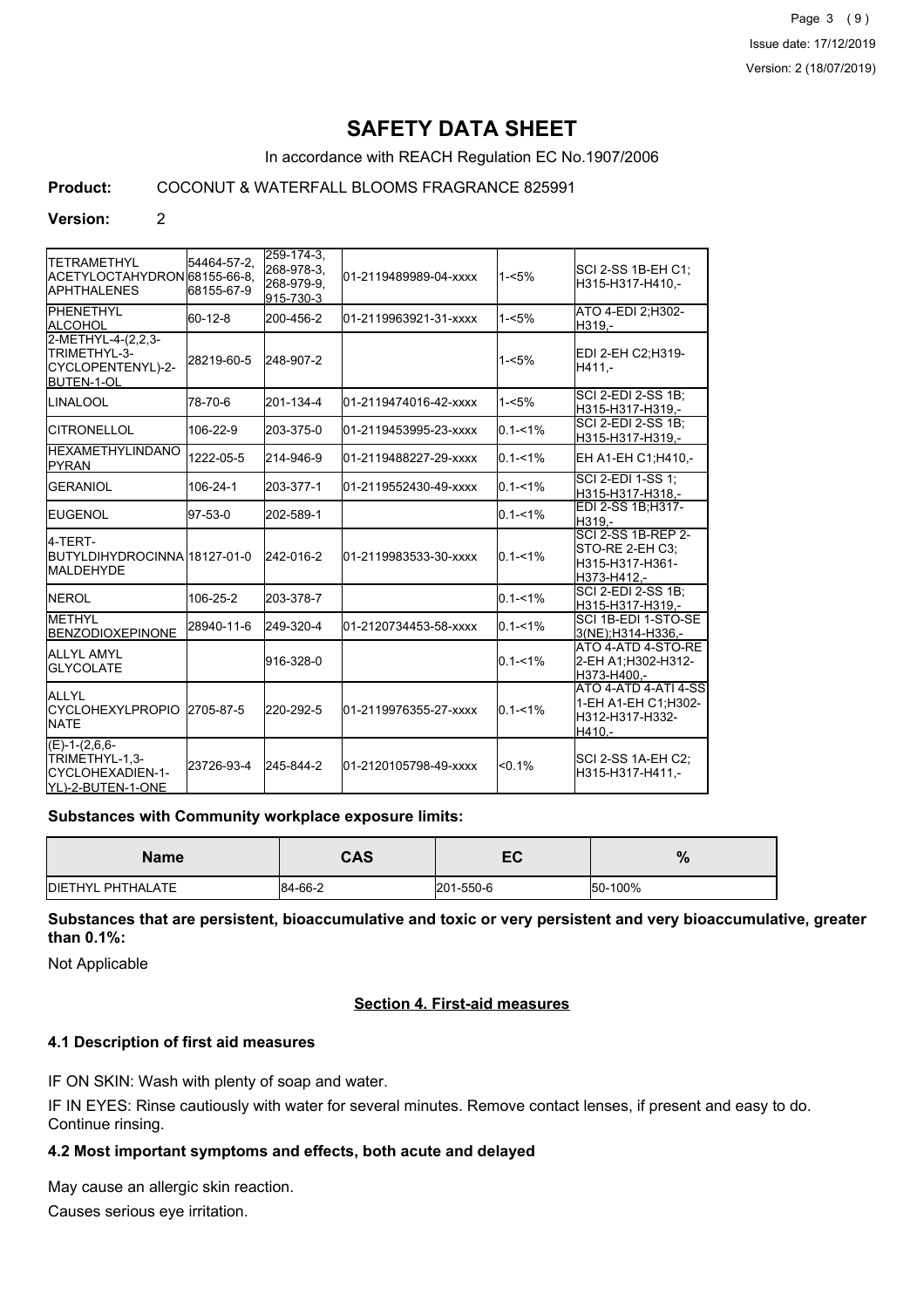Page 4 (9) Issue date: 17/12/2019 Version: 2 (18/07/2019)

# **SAFETY DATA SHEET**

In accordance with REACH Regulation EC No.1907/2006

**Product:** COCONUT & WATERFALL BLOOMS FRAGRANCE 825991

**Version:** 2

### **4.3 Indication of any immediate medical attention and special treatment needed**

None expected, see Section 4.1 for further information.

#### **SECTION 5: Firefighting measures**

#### **5.1 Extinguishing media**

Suitable media: Carbon dioxide, Dry chemical, Foam.

#### **5.2 Special hazards arising from the substance or mixture**

In case of fire, may be liberated: Carbon monoxide, Unidentified organic compounds.

#### **5.3 Advice for fire fighters:**

In case of insufficient ventilation, wear suitable respiratory equipment.

#### **Section 6. Accidental release measures**

#### **6.1 Personal precautions, protective equipment and emergency procedures:**

Avoid inhalation. Avoid contact with skin and eyes. See protective measures under Section 7 and 8.

#### **6.2 Environmental precautions:**

Keep away from drains, surface and ground water, and soil.

#### **6.3 Methods and material for containment and cleaning up:**

Remove ignition sources. Provide adequate ventilation. Avoid excessive inhalation of vapours. Contain spillage immediately by use of sand or inert powder. Dispose of according to local regulations.

#### **6.4 Reference to other sections:**

Also refer to sections 8 and 13.

#### **Section 7. Handling and storage**

#### **7.1 Precautions for safe handling:**

Keep away from heat, sparks, open flames and hot surfaces. - No smoking. Use personal protective equipment as required. Use in accordance with good manufacturing and industrial hygiene practices. Use in areas with adequate ventilation Do not eat, drink or smoke when using this product.

### **7.2 Conditions for safe storage, including any incompatibilities:**

Store in a well-ventilated place. Keep container tightly closed. Keep cool. Ground/bond container and receiving equipment. Use explosion-proof electrical, ventilating and lighting equipment. Use only non-sparking tools. Take precautionary measures against static discharge.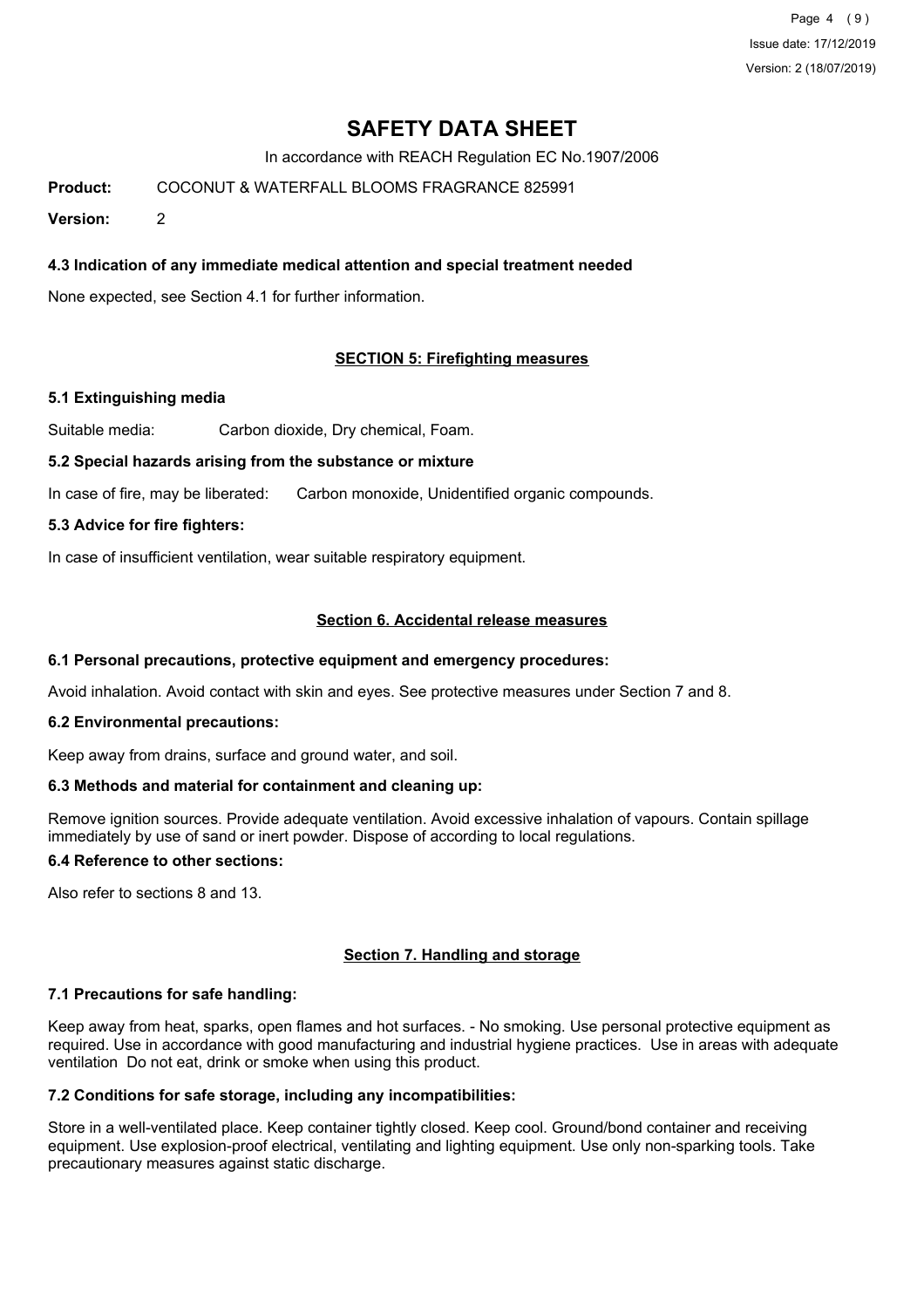Page 5 (9) Issue date: 17/12/2019 Version: 2 (18/07/2019)

# **SAFETY DATA SHEET**

In accordance with REACH Regulation EC No.1907/2006

**Product:** COCONUT & WATERFALL BLOOMS FRAGRANCE 825991

**Version:** 2

### **7.3 Specific end use(s):**

Fragrances: Use in accordance with good manufacturing and industrial hygiene practices.

### **Section 8. Exposure controls/personal protection**

#### **8.1 Control parameters**

Workplace exposure limits:

| Ingredient               | <b>CAS</b>                   | EC. | <b>Description</b>                                   | Value |
|--------------------------|------------------------------|-----|------------------------------------------------------|-------|
| <b>DIETHYL PHTHALATE</b> |                              |     | Long-term exposure limit (8-hour<br>TWA) (mg/m3)     |       |
|                          | $ 201 - 550 - 6 $<br>84-66-2 |     | Short-term exposure limit (15-<br>$ minute)$ (mg/m3) | 10    |

## **8.2 Exposure Controls**

### **Eye / Skin Protection**

Wear protective gloves/eye protection/face protection

#### **Respiratory Protection**

Ensure adequate and ongoing ventilation is maintained in order to prevent build up of excessive vapour and to ensure occupational exposure limits are adhered to. If appropriate, and depending on your patterns and volumes of use, the following engineering controls may be required as additional protective measures: a) Isolate mixing rooms and other areas where this material is used or openly handled. Maintain these areas under negative air pressure relative to the rest of the plant. b) Employ the use of Personal protective equipment - an approved, properly fitted respirator with organic vapour cartridges or canisters and particulate filters. c) Use local exhaust ventilation around open tanks and other open sources of potential exposures in order to avoid excessive inhalation, including places where this material is openly weighed or measured. In addition, use general dilution ventilation of the work area to eliminate or reduce possible worker exposures. d) Use closed systems for transferring and processing this material.

Also refer to Sections 2 and 7.

## **Section 9. Physical and chemical properties**

#### **9.1 Information on basic physical and chemical properties**

| Appearance:                                   | Clear colourless to pale yellow liquid       |
|-----------------------------------------------|----------------------------------------------|
| Odour:                                        | Not determined                               |
| <b>Odour threshold:</b>                       | Not determined                               |
| pH:                                           | Not determined                               |
| Melting point / freezing point:               | Not determined                               |
| Initial boiling point / range:                | Not determined                               |
| Flash point:                                  | $>$ 100 °C                                   |
| <b>Evaporation rate:</b>                      | Not determined                               |
| Flammability (solid, gas):                    | Not determined                               |
| Upper/lower flammability or explosive limits: | Product does not present an explosion hazard |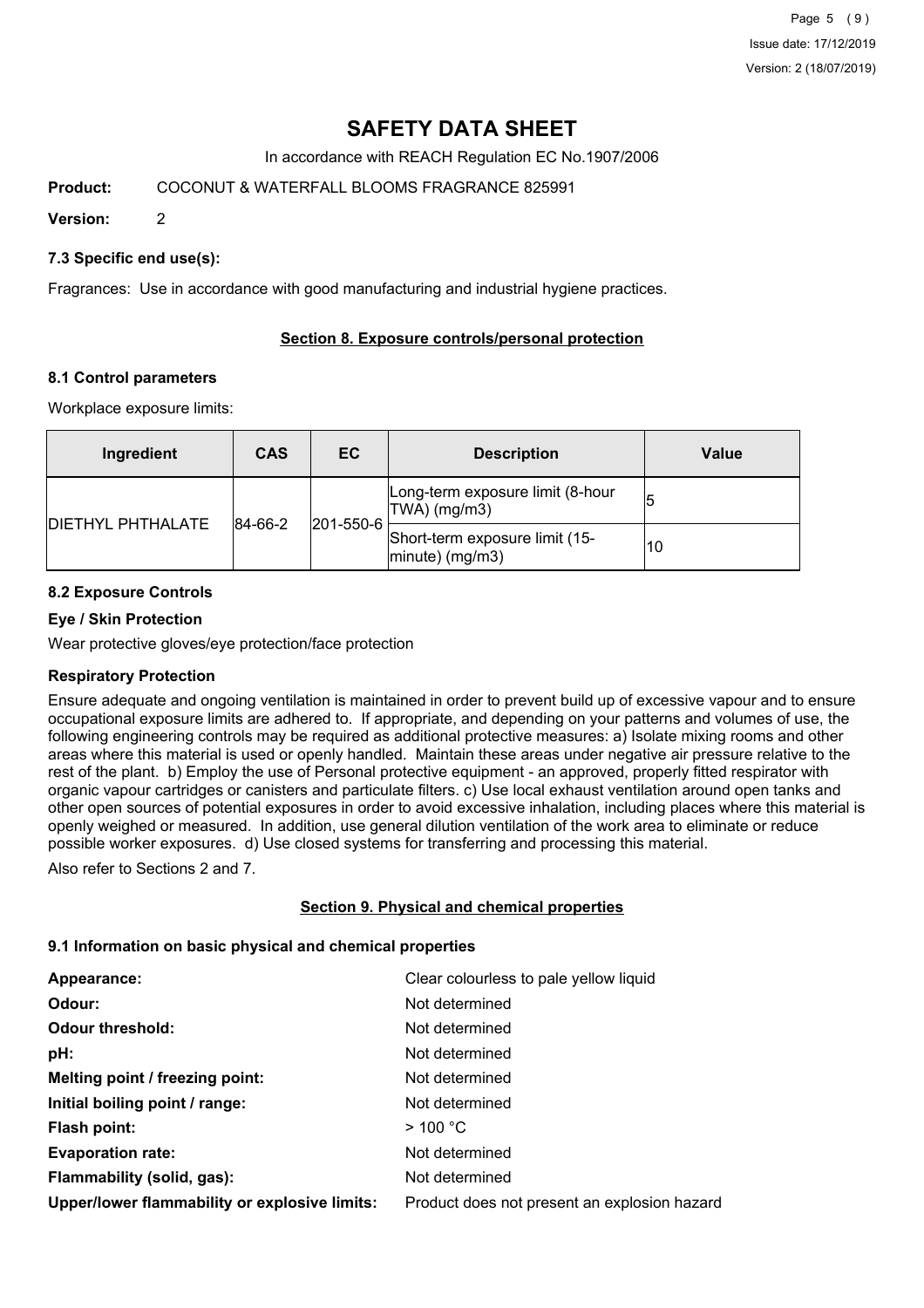Page 6 (9) Issue date: 17/12/2019 Version: 2 (18/07/2019)

# **SAFETY DATA SHEET**

In accordance with REACH Regulation EC No.1907/2006

**Product:** COCONUT & WATERFALL BLOOMS FRAGRANCE 825991

**Version:** 2

| Vapour pressure:                        | 0.01063965 mmHg |
|-----------------------------------------|-----------------|
| Vapour density:                         | Not determined  |
| <b>Relative density:</b>                | 1.0730 - 1.0770 |
| Solubility(ies):                        | Not determined  |
| Partition coefficient: n-octanol/water: | Not determined  |
| Auto-ignition temperature:              | Not determined  |
| <b>Decomposition temperature:</b>       | Not determined  |
| Viscosity:                              | Not determined  |
| <b>Explosive properties:</b>            | Not expected    |
| <b>Oxidising properties:</b>            | Not expected    |

**9.2 Other information:** None available

### **Section 10. Stability and reactivity**

#### **10.1 Reactivity:**

Presents no significant reactivity hazard, by itself or in contact with water.

#### **10.2 Chemical stability:**

Good stability under normal storage conditions.

#### **10.3 Possibility of hazardous reactions:**

Not expected under normal conditions of use.

#### **10.4 Conditions to avoid:**

Avoid extreme heat.

#### **10.5 Incompatible materials:**

Avoid contact with strong acids, alkalis or oxidising agents.

#### **10.6 Hazardous decomposition products:**

Not expected.

#### **Section 11. Toxicological information**

#### **11.1 Information on toxicological effects**

This mixture has not been tested as a whole for health effects. The health effects have been calculated using the methods outlined in Regulation (EC) No 1272/2008 (CLP).

| <b>Acute Toxicity:</b>                    | Based on available data the classification criteria are not met. |
|-------------------------------------------|------------------------------------------------------------------|
| <b>Acute Toxicity Oral</b>                | >5000                                                            |
| <b>Acute Toxicity Dermal</b>              | >5000                                                            |
| <b>Acute Toxicity Inhalation</b>          | Not Available                                                    |
| <b>Skin corrosion/irritation:</b>         | Based on available data the classification criteria are not met. |
| Serious eye damage/irritation:            | Eye Damage / Irritation Category 2                               |
| <b>Respiratory or skin sensitisation:</b> | Sensitization - Skin Category 1                                  |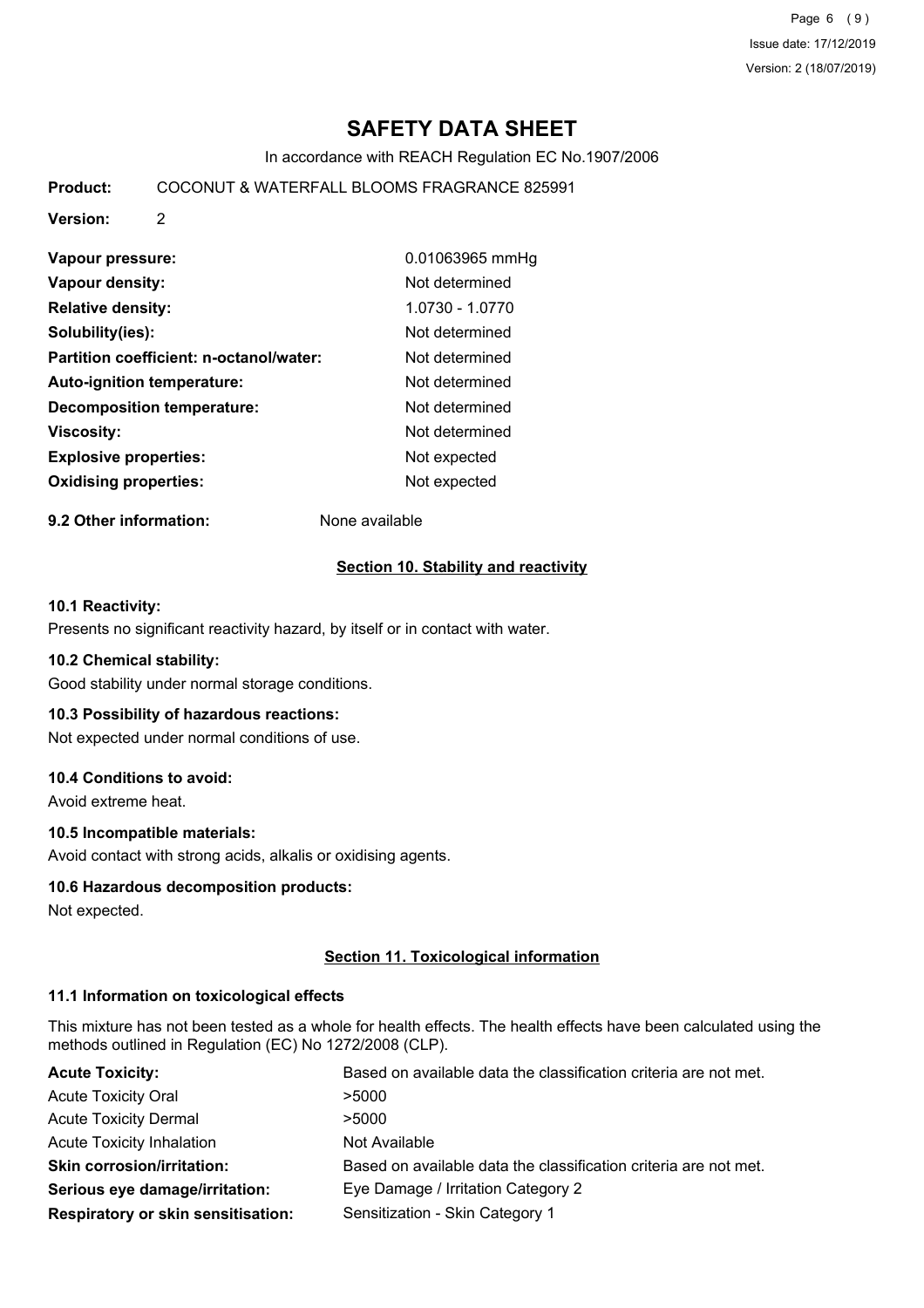# **SAFETY DATA SHEET**

In accordance with REACH Regulation EC No.1907/2006

**Product:** COCONUT & WATERFALL BLOOMS FRAGRANCE 825991

**Version:** 2

Germ cell mutagenicity: Based on available data the classification criteria are not met. **Carcinogenicity:** Based on available data the classification criteria are not met. **Reproductive toxicity:** Based on available data the classification criteria are not met. **STOT-single exposure:** Based on available data the classification criteria are not met. **STOT-repeated exposure:** Based on available data the classification criteria are not met. **Aspiration hazard:** Based on available data the classification criteria are not met.

#### **Information about hazardous ingredients in the mixture**

| Ingredient                          | <b>CAS</b>      | EC                | <b>LD50/ATE Oral</b> | LD50/ATE<br><b>Dermal</b> | LC50/ATE<br><b>Inhalation</b> | <b>LC50</b><br><b>Route</b> |
|-------------------------------------|-----------------|-------------------|----------------------|---------------------------|-------------------------------|-----------------------------|
| <b>ICOUMARIN</b>                    | $ 91 - 64 - 5 $ | 202-086-7         | 1500                 | <b>Not available</b>      | Not available                 | <b>Not</b><br>lavailable    |
| <b>IPHENETHYL</b><br><b>ALCOHOL</b> | $ 60-12-8$      | $ 200 - 456 - 2 $ | 1610                 | 2500                      | <b>Not available</b>          | <b>Not</b><br>lavailable    |

Refer to Sections 2 and 3 for additional information.

### **Section 12. Ecological information**

**12.1 Toxicity:**

Toxic to aquatic life with long lasting effects.

**12.2 Persistence and degradability:** Not available

**12.3 Bioaccumulative potential:** Not available

**12.4 Mobility in soil:** Not available

#### **12.5 Results of PBT and vPvB assessment:**

This substance does not meet the PBT/vPvB criteria of REACH, annex XIII.

**12.6 Other adverse effects:** Not available

#### **Section 13. Disposal considerations**

#### **13.1 Waste treatment methods:**

Dispose of in accordance with local regulations. Avoid disposing into drainage systems and into the environment. Empty containers should be taken to an approved waste handling site for recycling or disposal.

### **Section 14. Transport information**

| UN3082                                                                                                                     |
|----------------------------------------------------------------------------------------------------------------------------|
| ENVIRONMENTALLY HAZARDOUS SUBSTANCE, LIQUID, N.O.S.<br>(TETRAMETHYL ACETYLOCTAHYDRONAPHTHALENES,<br>HEXAMETHYLINDANOPYRAN) |
| 9                                                                                                                          |
|                                                                                                                            |
| Ш                                                                                                                          |
| This is an environmentally hazardous substance.                                                                            |
| None additional                                                                                                            |
|                                                                                                                            |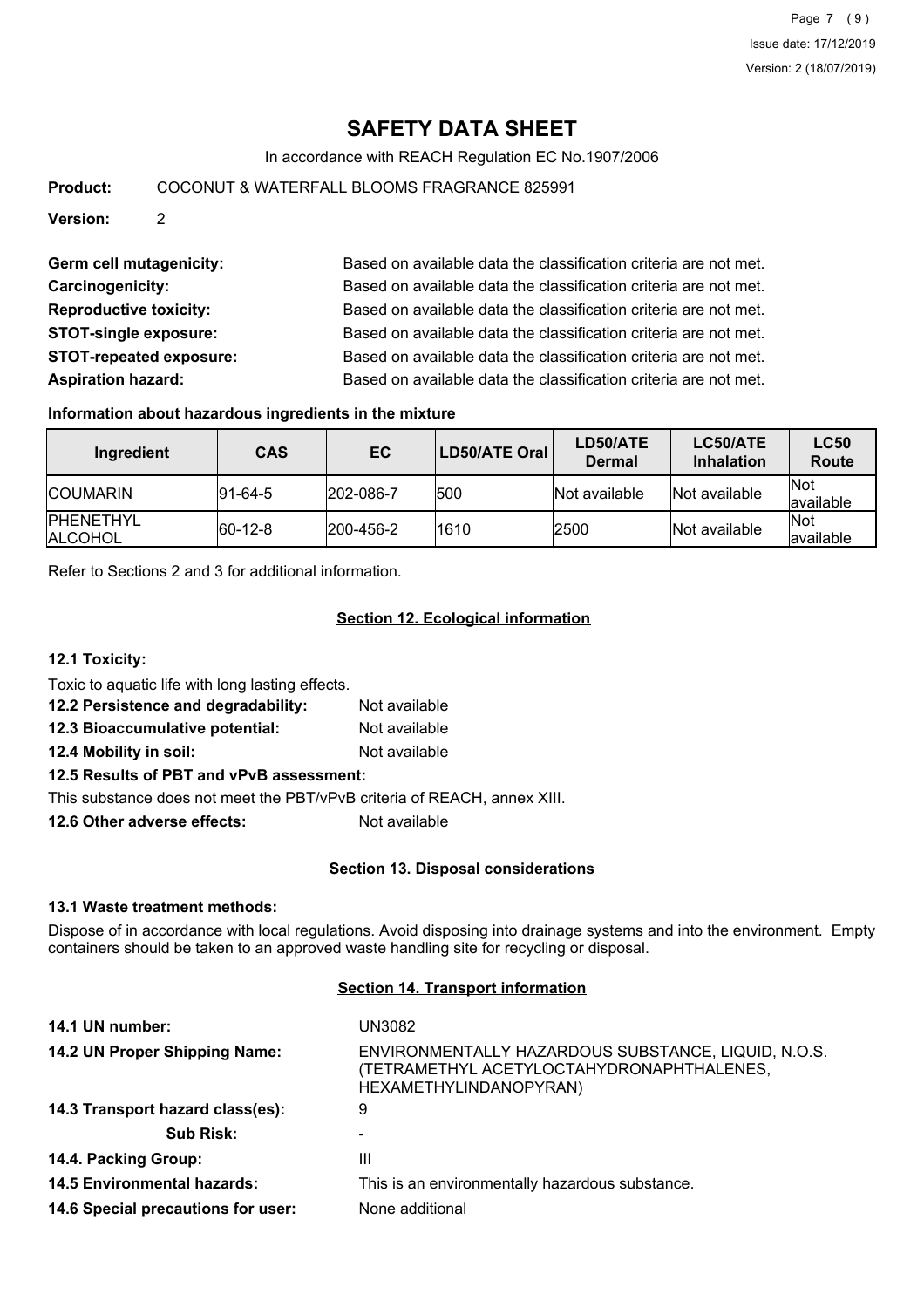Page 8 (9) Issue date: 17/12/2019 Version: 2 (18/07/2019)

# **SAFETY DATA SHEET**

In accordance with REACH Regulation EC No.1907/2006

## **Product:** COCONUT & WATERFALL BLOOMS FRAGRANCE 825991

**Version:** 2

### **14.7 Transport in bulk according to Annex II of MARPOL73/78 and the IBC Code:**

Not applicable

### **Section 15. Regulatory information**

**15.1 Safety, health and environmental regulations/legislation specific for the substance or mixture** None additional

#### **15.2 Chemical Safety Assessment**

A Chemical Safety Assessment has not been carried out for this product.

|                                 | Section 16. Other information                                       |
|---------------------------------|---------------------------------------------------------------------|
| <b>Concentration % Limits:</b>  | EH C2=78.86% EH C3=7.72% EDI 2=41.17% EDI 2A=41.17% SS 1=16.<br>67% |
| <b>Total Fractional Values:</b> | EH C2=1.27 EH C3=12.95 EDI 2=2.43 EDI 2A=2.43 SS 1=6.00             |

#### **Key to revisions:**

SECTION 3: Composition/information on ingredients

#### **Key to abbreviations:**

| <b>Abbreviation</b> | <b>Meaning</b>                                                                               |
|---------------------|----------------------------------------------------------------------------------------------|
| ATD <sub>4</sub>    | Acute Toxicity - Dermal Category 4                                                           |
| ATI <sub>4</sub>    | Acute Toxicity - Inhalation Category 4                                                       |
| ATO 4               | Acute Toxicity - Oral Category 4                                                             |
| EDI <sub>1</sub>    | Eye Damage / Irritation Category 1                                                           |
| EDI <sub>2</sub>    | Eye Damage / Irritation Category 2                                                           |
| EH A1               | Hazardous to the Aquatic Environment - Acute Hazard Category 1                               |
| EH <sub>C1</sub>    | Hazardous to the Aquatic Environment - Long-term Hazard Category 1                           |
| EH <sub>C2</sub>    | Hazardous to the Aquatic Environment - Long-term Hazard Category 2                           |
| EH <sub>C3</sub>    | Hazardous to the Aquatic Environment - Long-term Hazard Category 3                           |
| H302                | Harmful if swallowed.                                                                        |
| H312                | Harmful in contact with skin.                                                                |
| H314                | Causes severe skin burns and eye damage.                                                     |
| H315                | Causes skin irritation.                                                                      |
| H317                | May cause an allergic skin reaction.                                                         |
| H318                | Causes serious eye damage.                                                                   |
| H319                | Causes serious eye irritation.                                                               |
| H332                | Harmful if inhaled.                                                                          |
| H336                | May cause drowsiness or dizziness.                                                           |
| H361                | Suspected of damaging fertility or the unborn child.                                         |
| H373                | May cause damage to organs (organs) through prolonged or repeated exposure (exposure route). |
| H400                | Very toxic to aquatic life.                                                                  |
| H410                | Very toxic to aquatic life with long lasting effects.                                        |